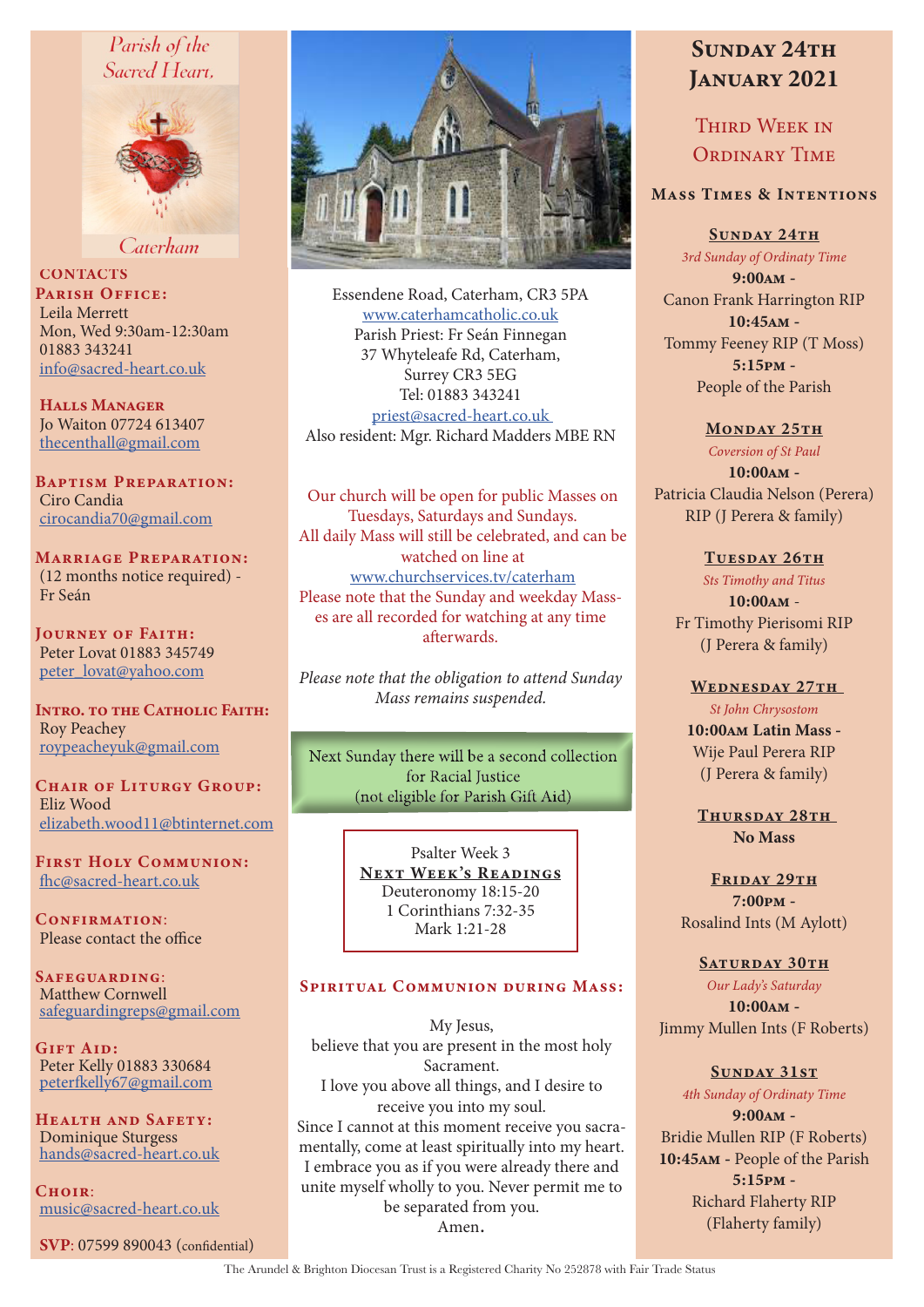Your Prayers are requested for the following people who are ill or housebound: Jane Hill; Jimmy Mullen; Eileen, Mel & Rose Lattimore; Bryan Smith; John Gilford; Tabitha Harrison; Joe Kelly; Charmaine Wise; Richard Sowa; Val Williams; Emma Newton; Charley Lunn; Ursula Koh; Riche Ahearne; Enny Martin; Tony McCoy; Fr John Hartley; Maribel Chambers, Patricia Howlett, Reef Albert, Peggy Wheeldon, John Monk, Liz Leake, Sandra, Ann Walker, Pascal Périssat, Holly Osman, Edmond Kelly & Julian Garvin.

We can be

THE SOCIETY OF ST VINCENT DE PAUL CONTINUES TO BE ACTIVE IN THE PARISH!<br>
contacted for support at any time. If you or anyone you know, is struggling at the moment and would appreciate a little help, please get in touch with us.

Svpsacredheart@gmail.com or 07599890043

Although we are unable to visit during lockdown, there are still many ways in which we can offer support. Small amounts of financial help are also available.

As a conference, we meet regularly on Zoom and new members are always welcome.

SVP Knitting Club

**SVP** In December we had an update from the Mother Teresa group in Purley. Our amazing combined knitting effort resulted in them sending 51 fish and chip outfits and the children's clothes to the priest in Durham who distributed them among refugees in Europe; unfortunately, the priest can no longer travel to Africa as he

has been very ill with malaria.

We have provided between us enough hats and scarves to make up 63 Christmas parcels for the homeless. These went to the Sisters of Charity at Bravington Road in London, who distributed them through various support groups. The squares we have knitted have been made into 29 blankets which were also sent to the Sisters.

This is a great result and we are really grateful to all the knitters who have done such excellent work. It is surprising how we can achieve so much together. We hope we can meet up sometime, even if it is a springtime meet in the park. Please keep knitting hats and scarves and squares. We have wool available if you run out and we can safely deliver it to your doorstep by contacting

Elizabeth Deane (07957981134) or Sandy Baron (07984666591)

### JOURNEY OF FAITH

"Nothing on the telly again... why not join us with your cup of tea or glass of wine to start your journey of faith!" What is that you ask?

Something unique in this day and age, a free, no obligation group that offers a greater understanding of those key life questions... What am I on this earth to do? Who is God? What does my faith mean to me? to name a few.

The pandemic has offered up an amazing chance to reassess our lives and the new year an equally good opportunity to make new beginnings. This could be your chance to discover aspects about scripture you never knew and build a deeper relationship with God.

You are all invited to a discussion on Zoom leading to a deeper understanding of our faith through the readings for next Sunday.

Topic: Journey of Faith Time: Jan 27, 2021 8:00 PM London

Join Zoom Meeting https://us02web.zoom.us/j/6986253866 Meeting ID: 698 625 3866

Meeting ID: 698 625 3866

# WEEKLY OFFERING

If you would like to make your weekly offering (though of course there is no obligation or expectation to do so), you are welcome to save it up until you are able to come to Mass, or you may put your envelope through the Parish Office door. Alternatively, you can donate online. This donation page works across browsers, on mobile, desktop and tablet devices. https://portal.mydona.com/assets/webPay/index.php?cid=27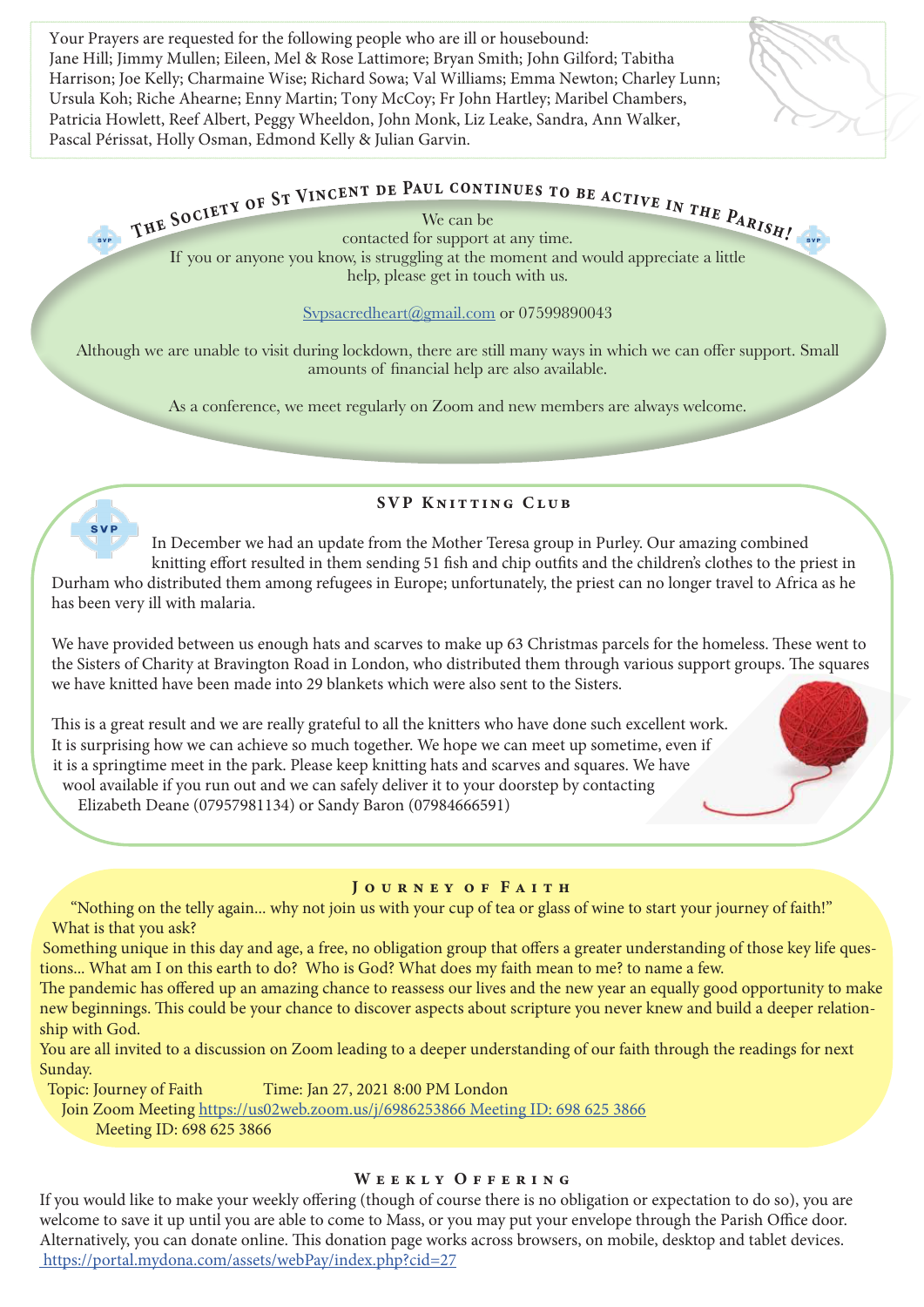

Please remember in your prayers the souls of Matthew Hepburn RIP (whose funeral will be held here on Tuesday 16th February at 2pm), Lavna Taylor RIP (Val Williams' sister), Christopher Shutler RIP (whose funeral will be held here on Tuesday 8th February at 10am) and Patrick Mahon RIP. Funeral services held here can be view online. May their souls rest in peace.

#### Bidding Prayers

• God of life, you have created every human being in your image and likeness. We sing your praise for the gift of our many cultures, expressions of faith, traditions and ethnicities. Grant us the courage always to stand against injustice and hatred based on race, class, gender, religion, and fear of those not like ourselves.

*God of peace, God of love, in you is our hope!*

• Merciful God, you have shown us in Christ that we are one in you. Teach us to use this gift in the world so that believers of all faiths in every country may be able to listen to each other and live in peace.

*God of peace, God of love, in you is our hope!*

• O Jesus, you came into the world and shared fully in our humanity. You know the hardships of life for people who suffer in so many different ways. May the Spirit of compassion move us to share our time, life and goods with all those in need.

### *God of peace, God of love, in you is our hope!*

• Holy Spirit, you hear the fury of your wounded creation and the cries of those already suffering from climate change. Guide us toward new behaviours. May we learn to live in harmony as part of your creation.

*God of peace, God of love, in you is our hope!*

#### *Prayer*

Jesus Christ, we desire to welcome fully the brothers and sisters who are with us. You know how often we feel helpless in the face of their suffering, yet you are always there ahead of us and you have already received them in your compassion. Speak to them through our words, support them through our actions, and let your blessing rest on us all. Amen

#### *A small part of the Prayer prepared for the Week of Christian Unity:*

The World Council of Churches and the Pontifical Council for Christian Unity invited the sisters of the Community of Grandchamp in Switzerland to produce the material for the Week of Prayer for Christian Unity for 2021. The ancient rhythm of prayer found in many religious orders and their traditions teach us that when we pray, we pray not just on our own or with those who share the same physical space, but with the whole Church, the Body of Christ, of Christians in other places and in different times.

 This tradition of prayer and spirituality, despite the things that hurt and separate us, invites us into shared prayer and silence together. Surely a most precious gift in troubled times. Come with us this Week of Prayer for Christian Unity and enter into a place of community and blessing. Simply "be" in this place and be carried by the prayer and the reality that it is God, in Christ and through the Holy Spirit, who carries us and accompanies us. Always.

*Bob Fyffe, General Secretary, Churches Together in Britain and Ireland*

The theme chosen, "Abide in my love and you shall bear much fruit", is based on John 15:1-17 and expresses the Grandchamp Community's vocation to prayer, reconciliation and unity in the Church and the human family.

"Go and bear fruit, fruit that will last" (John 15:16b)

• Mark 6:30-44 Jesus' compassion for the crowds

#### *Meditation*

Throughout his life, Jesus welcomed those he met. He listened to them and let himself be touched by them without being afraid of their suffering.

In the gospel account of the multiplication of the loaves, Jesus is moved with compassion after seeing the hungry crowd. He knows that the entire human person must be nourished, and that he alone can truly satisfy the hunger for bread and the thirst for life. But he does not wish to do this without his disciples, without that little something they can give him: five loaves and two fish.

Even today he draws us to be co-workers in his unconditional care. Sometimes something as small as a kind look, an open ear, or our presence is enough to make a person feel welcome. When we offer our poor abilities to Jesus, he uses them in a surprising way.

*[The rule of Taizé in French and English (2012) p. 103]*

"Will the people we welcome day after day find in us men and women radiant with Christ, our peace?"

*[The Sources of Taizé (2000) p. 60]*